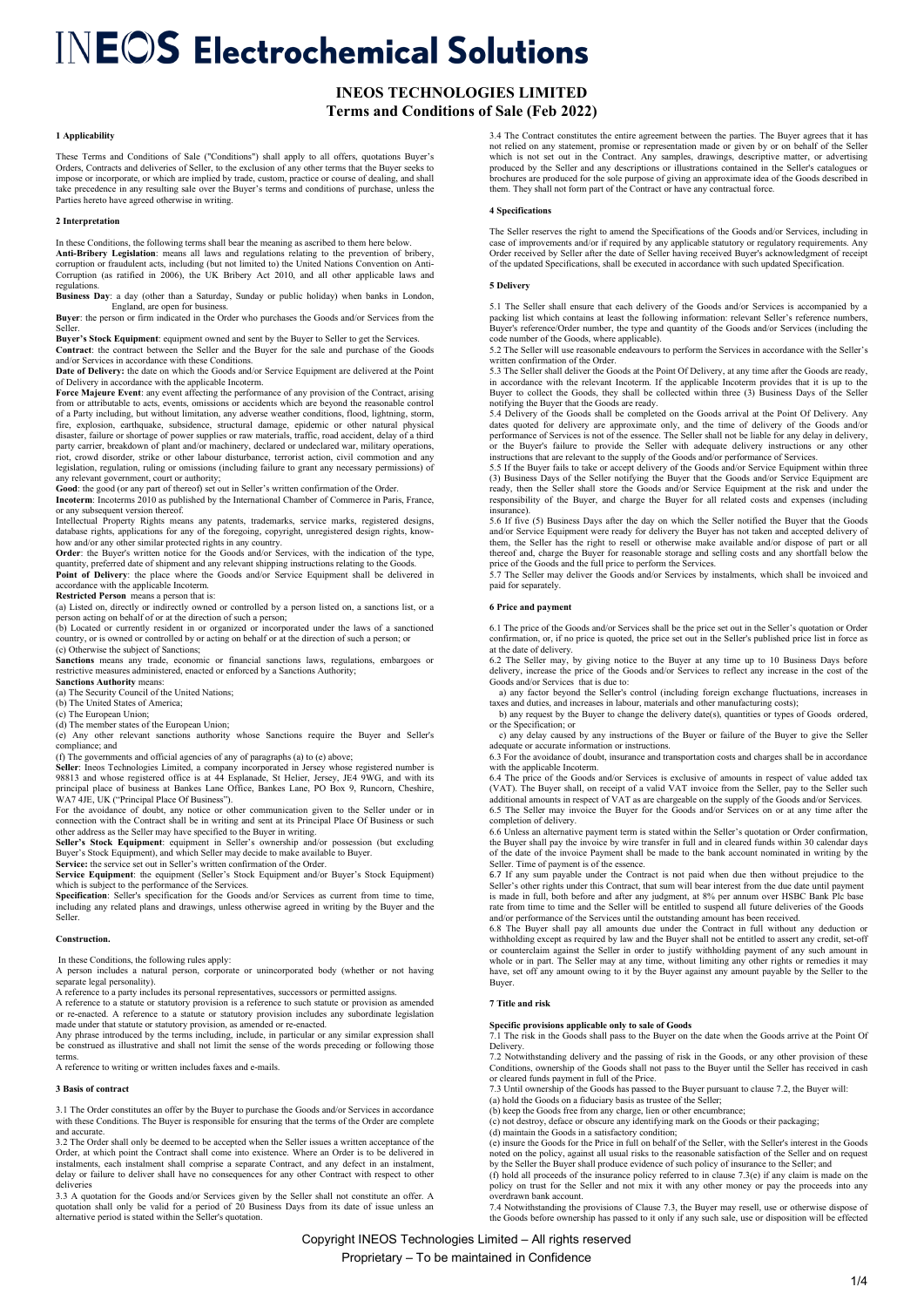in the ordinary course of the Buyer's business and will be a sale, use or disposition of the Seller's<br>property on the Buyer's own behalf and the Buyer will deal as principal. The Seller shall, by reason<br>of the relationship Buyer in a separate and identifiable form and not paid into an overdrawn bank account. Upon receipt of the proceeds of sale, the Buyer shall discharge its debt to the Seller and shall not use or deal with

of the proceeds of sale, the Buyer shall discharge its debt to the Seller and shall not use or deal with<br>the proceeds of sale in any way whatscover until such debt has been discharged.<br>7.5 Until ownership in the Goods has case of the Goods being stored on premises owned by a third party the Buyer shall procure such a right for the Seller.

7.6 The Buyer's right to possession of the Goods shall cease if the Buyer becomes subject to any of the events listed in clause 8, or the Seller reasonably believes that any such event is about to happen and notifies the Buyer accordingly.

In such circumstances, without limiting any other right or remedy the Seller may have, the Seller<br>may upon notice enter any premises occupied by the Buyer where the Goods are stored and repossess<br>the Goods and the Buyer sh owned by the Buyer

# **Specific provisions applicable only to Services**

7.7 Prior to shipment of any Service Equipment to Seller, the Buyer shall ensure that Seller's instructions, including in relation to packing and decontamination, have been executed. 7.8 The risk in the Service Equipment sent to Seller shall pass to Seller upon delivery DAP, place indicated by Seller.

The risk in the Service Equipment sent to Buyer shall pass to Buyer on the date when the Service Equipment arrives at the Point Of Delivery, in accordance with the applicable Incoterm.

7.9 Title in the Buyer's Stock Equipment shall remain with the Buyer at all times, except as provided for in 7.10.

Title in Seller's Stock Equipment shall remain with the Seller at all times, except as provided for in 7.10.

7.10 **Pool System**. In circumstances where the Seller has provided Buyer with Seller's Stock Equipment as a temporary replacement for any Service Equipment to be sent by the Buyer to the

Seller to get the Services, the following shall apply: 7.10.1 The Seller accepts that Title in the Seller's Stock Equipment delivered to the Buyer, shall only

pass to the Buyer at the date when both the following conditions are met: a) the Buyer has returned to the Seller an equivalent quantity of the Seller's Stock Equipment delivered to the Buyer;

b) the Seller has received clear funds in its accounts for all the sums due under any Contract. 7.10.2 The Buyer accepts that Title in the Buyer's Stock Equipment delivered to the Seller, shall

only pass to the Seller at the date when the following condition is met: a) the Seller has received clear funds in its accounts for all the sums due under any Contract.

7.10.3 If the parties have agreed in a Contract that a charge is payable for the renting of the Seller's Stock Equipment, the applicable fee shall continue to accrue and be payable in accordance with the Contract until the date when Buyer has returned to the Seller an equivalent quantity of the Seller's Stock Equipment that had been delivered to the Buyer;

7.10.4 Both parties accept that the Service Equipment to which they have Title to at the end of the<br>Contract may not physically be the same as that which they had at Title to at the start of the Contract,<br>and they shall no

Buyer's payment of the Services under the relevant Contract. 7.10.5 The Buyer accepts that the Seller has the right to scrap and charge for replacement any Service Equipment, without the Seller incurring in any cost or liability in connection with this activity, if, in the Seller's reasonable opinion, the Service Equipment cannot be Serviced in line with the Specification

# **8 Buyer's insolvency or incapacity**

8.1 If the Buyer becomes subject to any of the events listed in clause 8.2, or the Seller reasonably believes that the Buyer is about to become subject to any of them and notifies the Buyer accordingly, then, without limiting any other right or remedy available to the Seller, the Seller may cancel or<br>suspend all further deliveries under the Contract or under any other contract between the Buyer and<br>the Seller without incu and/or Services delivered to the Buyer shall become immediately due. 8.2 For the purposes of clause 8.1, the relevant events are:

 a) the Buyer suspends, or threatens to suspend, payment of its debts, or is unable to pay its debts as they fall due or admits inability to pay its debts, or (being a company) is deemed unable to pay its debts within the meaning of section 123 of the Insolvency Act 1986, or (being an individual) is deemed either unable to pay its debts or as having no reasonable prospect of so doing, in either case,

within the meaning of section 268 of the Insolvency Act 1986, or (being a partnership) has any partner to whom any of the foregoing apply;<br>b) the Buyer commences negotiations with all or any class of its creditors with a v sole purpose of a scheme for a solvent amalgamation of the Buyer with one or more other companies or the solvent reconstruction of the Buyer;

 c) (being a company) a petition is filed, a notice is given, a resolution is passed, or an order is made, for or in connection with the winding up of the Buyer, other than for the sole purpose of a scheme for a solvent amalgamation of the Buyer with one or more other companies or the solvent reconstruction of the Buyer;

 d) (being an individual) the Buyer is the subject of a bankruptcy petition or order; e) a creditor or encumbrancer of the Buyer attaches or takes possession of, or a distress, execution, sequestration or other such process is levied or enforced on or sued against, the whole or any part of

its assets and such attachment or process is not discharged within 14 days; f) (being a company) an application is made to court, or an order is made, for the appointment of an administrator or if a notice of intention to appoint an administrator is given or if an administrator and administrator.

is appointed over the Buyer; g) (being a company) a floating charge holder over the Buyer's assets has become entitled to appoint or has appointed an administrative receiver;

h) a person becomes entitled to appoint a receiver over the Buyer's assets or a receiver is appointed

over the Buyer's assets; i) any event occurs, or proceeding is taken, with respect to the Buyer in any jurisdiction to which it is subject that has an effect equivalent or similar to any of the events mentioned in clause 8.2(a) to clause 8.2(h) (inclusive);

 j) the Buyer suspends, threatens to suspends, ceases or threatens to cease to carry on all or antially the whole of its business

k) the Buyer's financial position deteriorates to such an extent that in the Seller's opinion the Buyer's capability to adequately fulfil its obligations under the Contract has been placed in jeopardy; and

 l) (being an individual) the Buyer dies or, by reason of illness or incapacity (whether mental or physical), is incapable of managing his or her own affairs or becomes a patient under any mental physical), is incal<br>health legislation.

8.3 Seller shall be entitled to exercise a lien on the Service Equipment for any overdue sums owing by the Buyer to Seller.

# **9 Warranty and Claims**

9.1 The Seller warrants that on the Date of Delivery the Goods and/or Services shall conform in all material respects with the applicable Specification.<br>
9.2 Any suggestion or representation concerning any possible use of the Goods. Service and/or

9.2 Any suggestion or representation concerning any possible use of the Goods, Service and/or Service Equipment made by the Seller in any sales or marketing literature or in any response to a specific enquiry is given in

9.3 The Buyer shall, within 10 Business Days of the delivery of the Goods and/or performance of the Services, notify the Seller in writing of any defect by reason of which the Buyer alleges that the Goods delivered and/or Services performed are not in accordance with the Specification and which should be apparent on reasonable inspection. If the Buyer fails to give notice in accordance with the foregoing then, except in respect of any defect that is not one which should be apparent on<br>reasonable inspection, the Goods and/or Services shall be deemed conclusively to be in all respects<br>in accordance with the Specifi

9.4 If within a period of 12 months from the Date of Delivery of the Goods and/or performance of the Services any of the delivered Goods and/or performed Services are proved to the reasonable<br>satisfaction of the Seller not to comply with the Specification due to defects in materials,<br>workmanship or composition specifi of the Services have been stored and operated at all times in accordance with the Sellers written instructions, the Seller at its option will:<br>(a) replace free of charge su

- (a) replace, free of charge, such Goods and/or Services; (b) refund the price of such Goods and/or Services; or
- (c) agree a reduced fee for such Goods and/or Services.
- Any Goods that have been replaced will belong to the Seller at the Date of Delivery.

- 9.5 The Seller's obligation under Clause 9.4 will not apply where:<br>(a) the Goods and/or Service Equipment have been improperly altered in any way whatsoever, or have been subject to misuse;
	- (b) the Goods and/or Service Equipment have been improperly used; (c) the Goods and/or Service Equipment have been mixed incorrectly with other products
	- or mixed with incompatible products and/or technology; (d) any instructions as to storage of the Goods and/or Service Equipment have not been
	-
	- complied with in all respects; or<br>
	(e) the Buyer has failed in accordance with Clause 9.3 to notify the Seller where the defect should be apparent on reasonable inspection, or within 10 Business Days of the same coming to the knowledge of the Buyer where the defect is not one which should be apparent on reasonable inspection, and in any event no later than 12 months from

the Date of Delivery. 9.6 The warranty in this Clause 9 is the only warranty made by Seller in connection with the Goods and/or Services. Subject in any case to Clause 10 (Limitation of Liability), all other warranties, conditions and other terms, whether implied by statute, common law or otherwise, and including, without limitation, warranties of merchantability and fitness for a particular purpose, are hereby excluded to the fullest extent permitted by law. The remedy provided pursuant to Clause 9.4 shall be the sole remedy available to Buyer with respect to any defect in quality of the Goods and/or Services.

#### **10 Limitation of liability**

10.1 This Clause sets out the entire financial liability of the Seller howsoever arising out and/or in connection with the Contract. Nothing in these Conditions shall limit or exclude the Seller's liability:<br>(i) for personal injury or death resulting from the Seller's negligence;

- 
- $(iii)$  fraud or fraudulent misrepresentation; or  $(iii)$  any matter for which it would be illeg
- any matter for which it would be illegal for the Seller to exclude or to attempt to any mater...

10.2 It shall be the exclusive responsibility of the Buyer to ensure that the use transportation, storing and disposing of the Goods and/or Service Equipment supplied hereunder, and the use and/or implementation of any tec carried out lawfully and in compliance with the applicable legal requirements, including with regard to safety, health and environment matters. The responsibility for any such use or implementation shall rest solely and exclusively with the Buyer.

10.3 The Seller shall under no circumstances whatever be liable to the Buyer, whether in contract, tort (including negligence), breach of statutory duty, or otherwise, for any loss of profit, loss of business, loss of contract, economic loss, overhead recovery, anticipated savings, loss of data, loss of production, depletion of goodwill, product recall, nor for any special, indirect or consequential loss or damage, or otherwise for any costs, expenses or other claims for consequential compensation whatsoever (howsoever caused) arising under or in connection with the Contract.

10.4 Buyer agrees to indemnify, defend and hold harmless Seller , its affiliates, as well as their agents, officers, directors, employees, representatives, successor and assigns ("**Indemnitees**") from and against any and all loss, damage or liability resulting from demands, claims, suits or actions arising out of or in connection to this Agreement, including, but not limited to, the preparation, delivery and use of the Goods, Service Equipment and/or Services and in connection with personal injury or death. The indemnity provided shall include, but not be limited to, costs and expenses of whatever kind or nature, including attorneys' fees and court costs, which may be imposed on, incurred by or asserted, directly or indirectly, against Seller and/or the Indemnitees.

10.5 Without prejudice of the other provisions of this Clause, the Seller's total maximum liability for any claim, loss or injury arising under or in connection with the Contract, whether in contract, tort (including negligence), breach of statutory duty, breach of contract, or otherwise, shall in no<br>circumstances exceed 10% of the price received by the Seller under a Contract, for the Good and/or<br>Service from which liabilit

10.6 No provision in these Conditions shall apply to the extent that its application is prohibited or rendered void by applicable law. In any such even the other provisions shall to conditions shall be conditioned in conti

of the gross negligence or wilful misconduct of Seller. 10.7 The exclusions and limitations of liability of Seller, as well as the indemnification obligations, shall extend in favour of any Indemnitees who performs any obligation or renders any service on behalf of Seller.

# **11 Confidentiality**

11.1 Unless otherwise permitted in writing and in advance by Seller, Buyer shall not, during the Contract and after its termination, use other than for the purposes to exercise the rights granted under the relevant license agreement or hereunder, and shall keep strictly secret and confidential, and not to disclose to any third party, any and all the terms of the Contract and or of these Conditions and any information in relation to Goods, Service Equipment, Seller's business or any other technical or business information received from the Seller, whether disclosed orally, in writing, by display or embodied in any material, coating, hardware or any physical medium ("**Confidential Material**"). 11.2 The obligations set forth in Clause 11.1 shall not apply to any portion of Confidential Material which, (i) at the time it is received or obtained by Buyer is (a) generally of public knowledge; or (b) lawfully in Buyer's possession otherwise than by receipt directly or indirectly from Seller, its affiliates and/or their predecessors, without restriction on its subsequent use or disclosure; and (ii)<br>after it is received or obtained by Buyer is (a) generally of public knowledge other than through fault<br>or omission on restriction on its subsequent use or disclosure, from a third party who did not receive the same, directly or indirectly, from Seller, its affiliates and/or their predecessors.

Copyright INEOS Technologies Limited – All rights reserved Proprietary – To be maintained in Confidence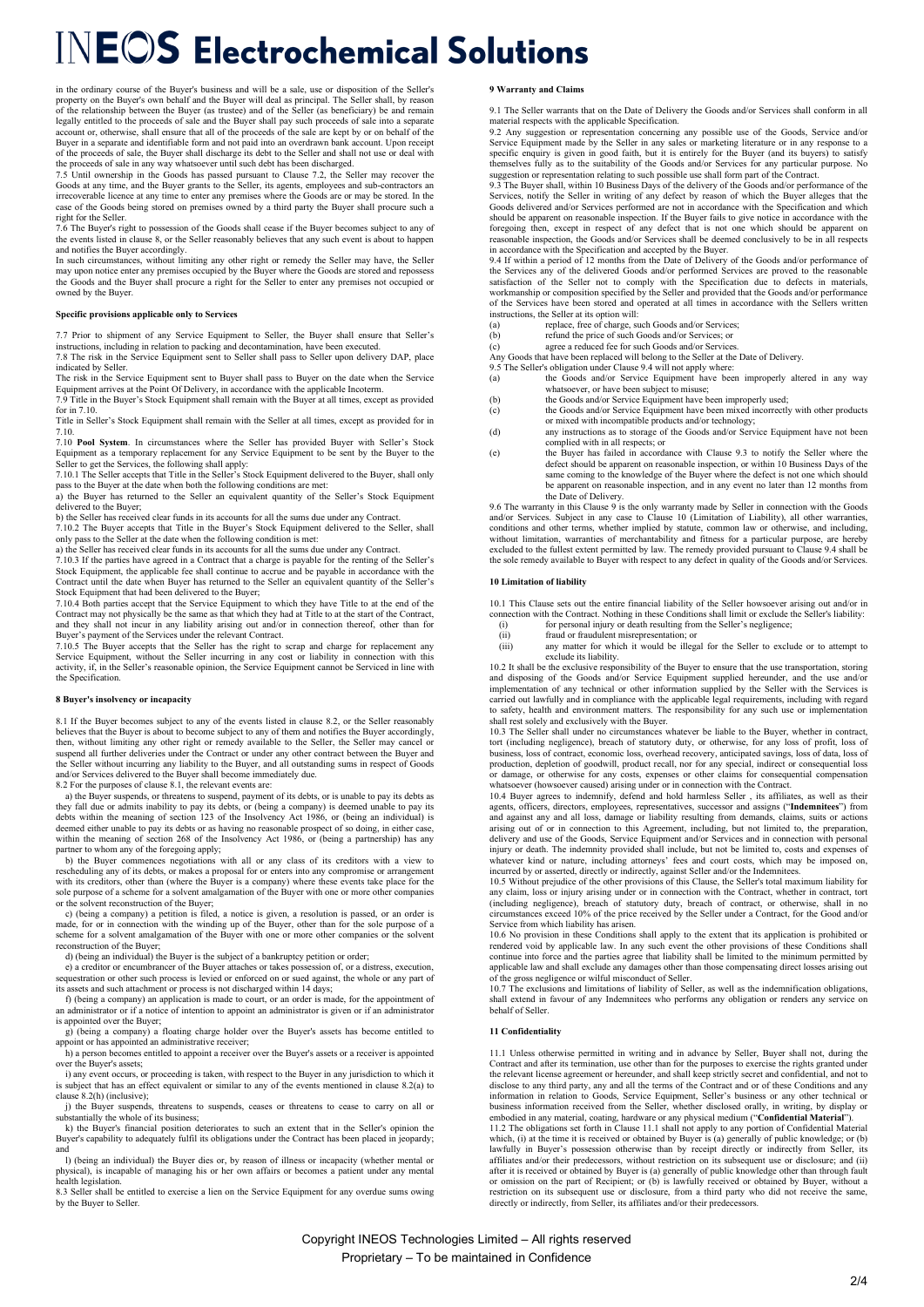Confidential Material shall not be deemed to be within the foregoing exceptions merely because it<br>may be embraced by general information which is public knowledge or otherwise lawfully in<br>Buyer's possession, nor shall any exceptions merely because individual features are public knowledge or otherwise lawfully in Buyer's possession. Any exception to a specific portion of Confidential Material shall apply only to the extent that Buyer can prove the facts by written and datable evidence.

11.3 Notwithstanding the foregoing, Buyer can, as reasonably required, disclose or pass the relevant<br>portion of Confidential Material, and involve in the receipt and use thereof, officers, directors and<br>employees of Buyer provided that they are obligated to Buyer at least to the extent that Buyer is obligated under the Contract. Buyer shall enforce such obligations of the Related Recipient and shall be liable to Seller for any breach thereof.

11.4 The Buyer shall not physically or chemically analyse the coatings applied to the Service Equipment or Goods supplied by Seller, or cause or allow any other person or company to do so. Failure to comply will render the Buyer in breach of this Clause 11 and/or the secrecy provisions of the relevant licence agreement.

If, after expiry or termination of the Contract, the Buyer wishes to engage a third party to recoat any of the Service Equipment or Goods supplied by Seller hereunder, the Buyer shall first return the Service Equipment or Goods to Seller to enable Seller, at the Buyer's expense, to strip the residual coating from the Service In such event, Seller agrees to remove the residual coating and deliver such Service Equipment or

Goods within sixty (60) days of receipt at the facility indicated by the Seller. Before any work can be carried out on the Service Equipment or Goods by a third party, such third party must sign a secrecy agreement in a form acceptable to Seller. Failure to comply will render the Buyer in breach of this Clause 11 and/or the secrecy provisions of the relevant licence agreement.

11.5 The Buyer represents and warrants that: a) it has the free right to disclose all information and material provided by it in any manner to Seller during the course of the Contract (including any third party information disclosed to Seller); and

b) it has the free right to deliver Service Equipment and/or components thereof to Seller for the

purposes contemplated in the Contract. Without prejudice to any other remedy available to Seller, the Buyer shall indemnify and hold Seller harmless against any such claim for damages, costs or other remedy by any third party arising from a breach of representations and warranties above. This provision shall apply also for the benefit of any Seller's affiliate, agents and/or their nominees.

# **12 Intellectual Property Rights**

12.1 Exclusive ownership of, and sole rights to obtain the ownership of, all Intellectual Property Rights relating to the Confidential Material shall at all times be vested in the Seller an affiliate of the Seller or the Seller's third party licensors (as the case may be) and the Seller shall be responsible for the registration and other protection of such Intellectual Property Rights in the Confidential Material as the Seller deems fit.

12.2 Buyer agrees to do, and/or to procure the performance of, all such further acts as may be necessary in order for the Intellectual Property Rights in the Confidential Material to properly vest in the Supplier or its nominee

12.3 Nothing contained in the Contract shall be construed to grant Buyer any express or implied

rights, licences and/or immunities, other than explicitly set forth herein.<br>The Buyer shall not use the Seller's name, logo, product nomenclature or any other identification<br>marks without the prior written consent of the S

12.4 Seller shall not assert any patent with claims directed to the Goods, Service Equipment and coating supplied under a Contract having a priority date before the date of the delivery thereof under<br>a Contract (and to the extent that Seller has the right to grant immunities thereunder without<br>accounting to others), t the plant where they are used ("Plant"), for the purpose of making chlor-alkali products in the Plant and from using and selling such products in all countries of the world.

## **13 Force Majeure**

If Seller is prevented or delayed in the performance of any of its obligations by a Force Majeure Event then the Seller will be excused from the performance of its obligations from the date of the occurrence of such Force Majeure Event for so long as such Force Majeure Event continues and shall not be deemed to be in breach of these Conditions or the Contract or otherwise liable to the Buyer in any manner whatsoever.

Seller shall not be required to remove any such cause or to replace or provide any alternative to the affected source of supply or the affected facility, etc., if that would involve additional expense or a deviation from its existing business practices, nor shall Seller be required to make up for any quantities not supplied or to extend the period of the Contract in consequence of the operation of this provision. If any Force Majeure Event has occurred, Seller shall be entitled to allocate, in a manner that Seller considers reasonable, the quantities of Goods and/or Services available to Seller among its Buyers and its own requirements.

### **14 Sanctions**

14.1 The Buyer confirms that neither it nor any of its subsidiaries, nor any directors or officers of its subsidiaries:

(a) Is a Restricted Person;

(b) Save as disclosed to the other Party, is in breach of any Sanctions;

(c) Has engaged or is engaging, directly or indirectly, in any trade, business or other activities with or for the benefit of any Restricted Person that would reasonably be expected to result in the other Party

being in breach of Sanctions or which is in breach of any Sanctions; (d) Will directly or indirectly use, lend, contribute or otherwise make available all or any part of the Goods:

(i) For any trade, business or other activities of, with or involving, or for the benefit of, any person or entity that is subject to Sanctions, or owned or controlled or acting on behalf of a person or entity

that is the subject of Sanctions; or (ii) In any other manner that would reasonably be expected to result in the Seller being in breach of any Sanctions or becoming the subject of Sanctions. 14.2 The Buyer confirms that they will comply with all Sanctions.

14.3 The Buyer shall not engage in any conduct which would reasonably cause it or the Seller to become the subject of Sanctions.

14.4 The Buyer shall, to the extent permitted by law, promptly upon becoming aware of them supply to the Seller details of any claim, action, suit, proceeding or investigation against it with respect to Sanctions by a Sanctions Authority.

14.5 Without affecting any other right or remedy available to it, the Seller may at its sole discretion terminate the Contract with immediate effect by giving notice to the Buyer if: (a) The Buyer commits a breach of this Clause 14 which breach is irremediable or (if such breach is

remediable) fails to remedy that breach within a period of 14 days after being notified to do so; or (b) The Contract would, or in the Seller's reasonable opinion would, result in a breach by the parties

or any of their subsidiaries in respect of Sanctions.<br>14.6 The Seller will not be liable for any loss, damage, cost or expense suffered by the Buyer by<br>reason of the Seller's terminating the Contract pursuant to Clause 14.

14.7 The Buyer will be liable for all loss, damage, cost or expense suffered by the Seller by reason of the Seller's terminating the Contract pursuant to Clause 14.

14.8 The Seller is permitted to disclose to any relevant Sanctions Authority such documentation or information as may be required.

14.9 The parties will cooperate as necessary and without unreasonable delay to provide any documentation or information as may be required by any relevant Sanctions Authority. 14.10 Where required by the Seller, the Buyer shall at its own cost ensure that it complies with all Sanctions.

# **15 Anti-Bribery Legislation**

15.1 The Buyer shall, and shall procure that its directors, officers, agents, sub-contractors, Affiliates and employees shall, whether directly or indirectly in connection with this Contract:

(a) Not commit any act or omission which causes or could cause either of the parties to breach, or commit an offence under, any Anti-Bribery Legislation; and

(b) Comply with all applicable Anti-Bribery Legislation. 15.2 The Buyer shall promptly notify the Seller of: (a) Any claim, proceeding, formal notice or investigation with respect to Anti-Bribery Legislation, whether directly or indirectly in connection with this Contract and (b) Any breach of this clause

15.3 If the Buyer breaches Clause 15.1 or Clause 15.2:

(a) Without affecting any other right or remedy available to it, the Seller may at its sole discretion<br>terminate the Contract with immediate effect by giving notice to the Buyer; and<br>(b) Without prejudice to the Seller's o

the Seller indemnified from and against all liabilities, direct, indirect and consequential losses, damages, claims, proceedings and legal costs, judgments and expenses which the Seller incurs or suffers directly or indirectly in any way as a result of any breach by the Buyer of any of its obligations under this Clause 15 of this Contract, including without limitation, the costs of selling the Goods to a person or entity other than the Buyer.

# **16 General**

16.1 **Termination of Contract.** The Seller shall be entitled to terminate the Contract immediately upon the occurrence of any of the following:

 (a) the Buyer being in material breach of any term of these Conditions and such breach not being capable of remedy;

 (b) the Buyer being in material breach of any term of these Conditions and failing to remedy such breach within 28 days of receipt of written notice specifying the breach and requiring it to be remedied; or

 (c) the Buyer becomes subject to any of the events listed in Clause 8, or suffers the equivalent of any similar or analogous event in any jurisdiction.

Without prejudice to any of its other rights or remedies, the Seller shall have the right to terminate the Contract without any liability to the Buyer if, in the reasonable opinion of the Seller after an inspection into the Buyer's financial or trade status or in light of any report considered by the Seller, the Seller at its absolute sole discretion deems that the Buyer may not be able to pay the price for the Goods and/or Services.

Termination of the Contract, however arising, shall not affect any of the parties' rights and remedies that have accrued as at termination, or the provisions of Clauses from 9 to 14.

## 16.2 **Assignment and subcontracting**.

a) The Seller may at any time assign, transfer, charge, subcontract or deal in any other manner with all or any of its rights or obligations under the Contract.

b) The Buyer may not assign, transfer, charge, subcontract or deal in any other manner with all or any of its rights or obligations under the Contract without the prior written consent of the Seller.

# 16.3 **Notices.**

 a) Any notice or other communication given to a Seller under or in connection with the Contract shall be in writing, addressed to that party at its principal place of business or such other address as the Seller may have specified to the Buyer in writing in accordance with this clause, and shall be delivered personally, sent by pre-paid first class post, recorded delivery, commercial courier, fax [or e-mail]. Any notice or other communication given to a Buyer under or in connection with the Contract shall be in writing, addressed to the Buyer at its registered office or such other address as the Buyer may have specified to the other Seller in writing in accordance with this clause, and shall be delivered personally, sent by pre-paid first class post, recorded delivery, commercial courier, fax [or e-mail].

 b) A notice or other communication shall be deemed to have been received: if delivered personally, when left at the Principal Place Of Business; if sent by pre-paid first class post or recorded delivery, at 9.00 am on the second Business Day after posting; if delivered by commercial courier, on the date and at the time that the courier's delivery receipt is signed; or, if sent by fax or e-

mail, one Business Day after confirmation of the transmission.<br>
c) The provisions of this clause shall not apply to the service of any proceedings or other documents in any legal action.

#### 16.4 **Severance.**

 a) If any court or competent authority finds that any provision of the Contract (or part of any provision) is invalid, illegal or unenforceable, that provision or part-provision shall, to the extent required, be deemed to be deleted, and the validity and enforceability of the other provisions of the Contract shall not be affected.

 b) If any invalid, unenforceable or illegal provision of the Contract would be valid, enforceable and legal if some part of it were deleted, the provision shall apply with the minimum modification necessary to make it legal, valid and enforceable.

#### 16.5 **Waiver**.

A waiver of any right or remedy under the Contract is only effective if given in writing and shall not be deemed a waiver of any subsequent breach or default. No failure or delay by a party to exercise any right or remedy provided under the Contract or by law shall constitute a waiver of that or any other right or remedy, nor shall it preclude or restrict the further exercise of that or any other right or remedy. No single or partial exercise of such right or remedy shall preclude or restrict the further exercise of that or any other right or remedy.

# 16.6 **Relationship of parties.**

Nothing in these Conditions or any document referred to in either document or any arrangement contemplated by the parties shall be construed as creating a partnership between the parties for any purpose and neither party shall have the power or authority to bind the other Party or impose any obligations on it for the benefit of any third party.

16.7 **Third party rights**. A person who is not a party to the Contract shall not have any rights under or in connection with it.

## 16.8 **Variation**.

Except as set out in these Conditions, any variation to the Contract, including the introduction of any additional terms and conditions, shall only be binding when agreed in writing and signed by the Seller.

Copyright INEOS Technologies Limited – All rights reserved Proprietary – To be maintained in Confidence